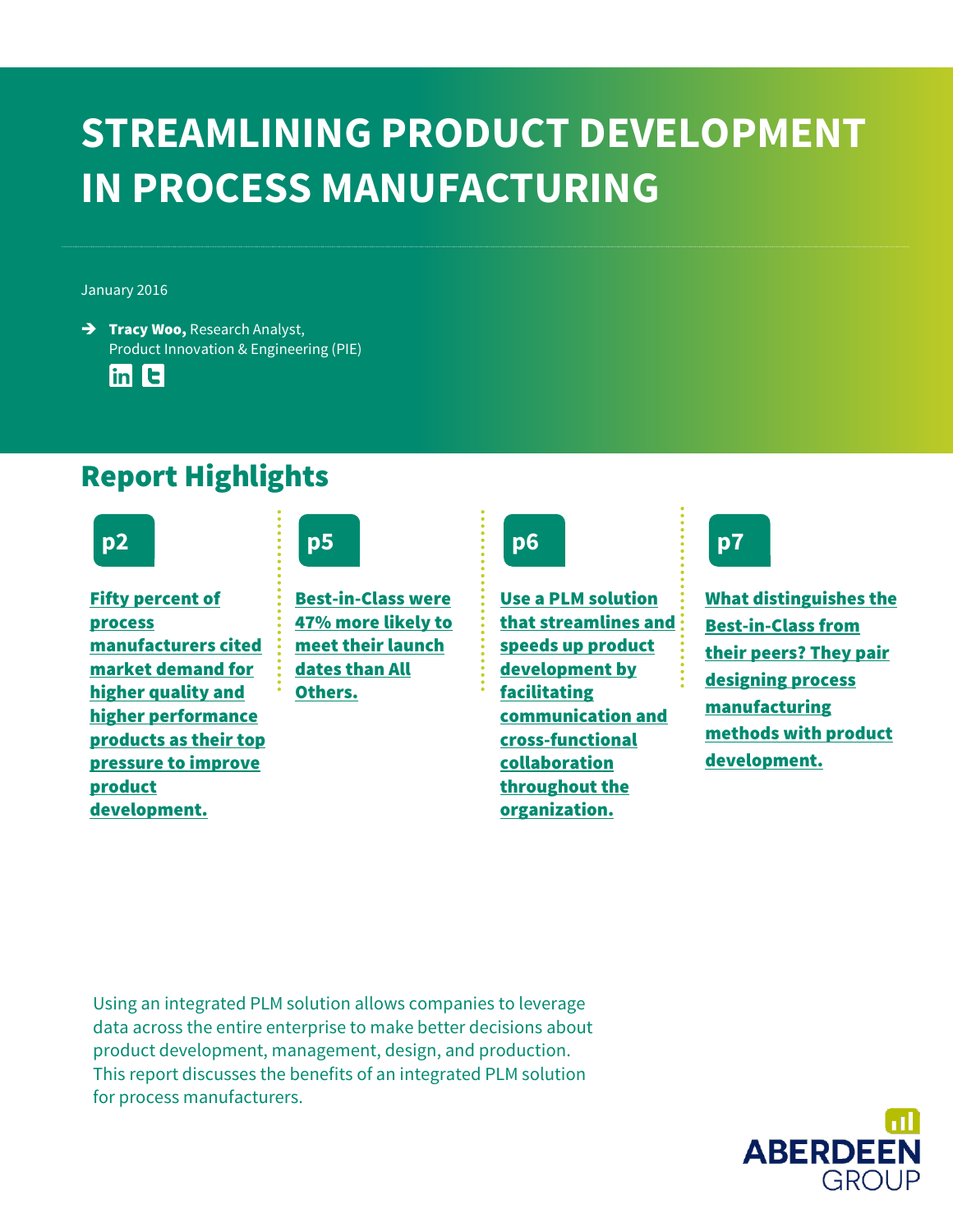**Companies can significantly reduce their production costs, decrease delays to market, and minimize compromised quality by taking the right steps to effective implementation of PLM**

#### **Definition: Process Manufacturing (PM)**

A section of manufacturing involved with the development and production of formulas and recipes. It can be directly contrasted with discrete manufacturing, which is associated with discrete units that require bill of materials and component assembly.

Typically, process manufacturers are in food and beverage, chemical, O&G, pharmaceutical, nutraceutical, and home and personal care industries.

For process manufacturers in today's markets, gaining a competitive edge means successful new product introduction in an ever growing global market. What fuels this rise is the market demand for higher functionality and customization, while minimizing cost and upholding quality. Rightly so, a strategy that strives for product differentiation can pay huge dividends for companies that have the right product lifecycle management (PLM) in place. Using a system that seamlessly integrates an existing enterprise resource planning (ERP) system with a PLM solution, gets products designed quicker and at a lower cost.

#### <span id="page-1-0"></span>The Need for A Product Lifecycle Management Solution

Process manufacturing challenges exist in many forms. Demands for shorter product lifecycles, need for continuous product innovation, combined with expanding market opportunities leave companies no choice but to stay on the cutting edge of the product development process. In a recent survey conducted by The Aberdeen Group, 50% of process manufacturers cited market demand for higher quality and higher performance products as their top pressure to improve product development. Closely following demand for higher quality and performance, 43% of process manufacturers said market demand for higher customization drove their desire to implement improvements in product development.



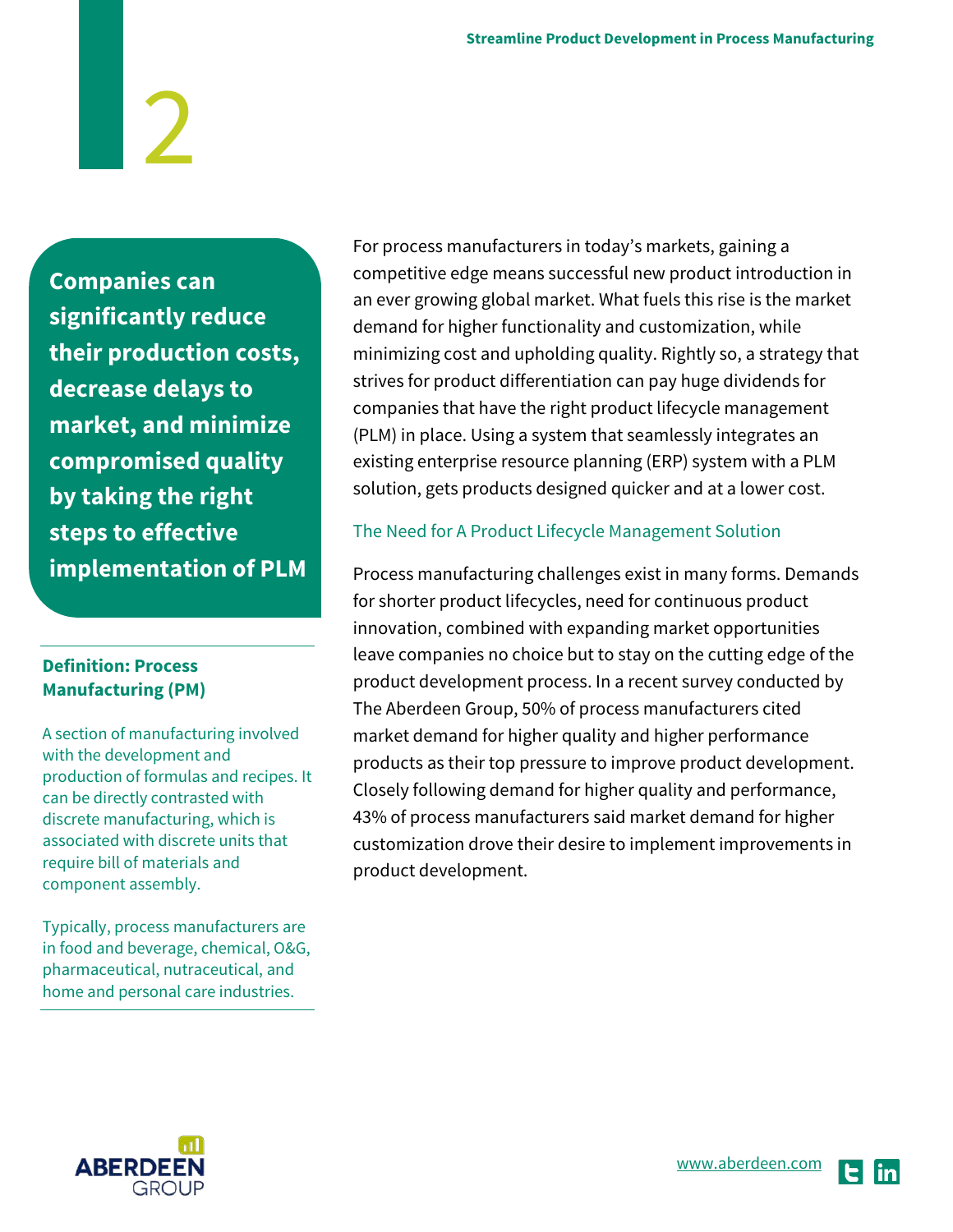#### **Figure 1: The Top Pressures Driving Product Development Improvement**



Notably, 33% of process manufacturers cited compliance with regulations and/or industry standards as a top pressure. An issue largely unique to process manufacturing, compliance consists of the technical, legal, and internal requirements process manufacturers must follow in order to release a product to market. In order to meet these requirements, regulatory compliance must involve the establishment of a top-down strategy that ensures proper regulation across the entire enterprise.

To meet these demands for higher quality, increased complexity, and calls for lower cost, process manufacturers must take serious measures to affect the product development processes. A popular strategy among process manufacturers is streamlining the development process. Process Manufacturers are 16% more likely to streamline product development than all respondents (Figure 2). Since manufacturers are sustained and driven by product development, they must look for ways to increase the efficiency, and thereby decrease the time-to-deliver and costs, of their development process.

#### We Need Insight

Companies were asked what their major challenges were in getting insight into product development. Here's what they said:

- Too many manual processes (spreadsheets): 39%
- No method for visibility to data to support decisions: 31%
- Lack of expertise/resources to make proper decisions: 19%
- Inability to assess should-be cost of a proposed part or product: 16%

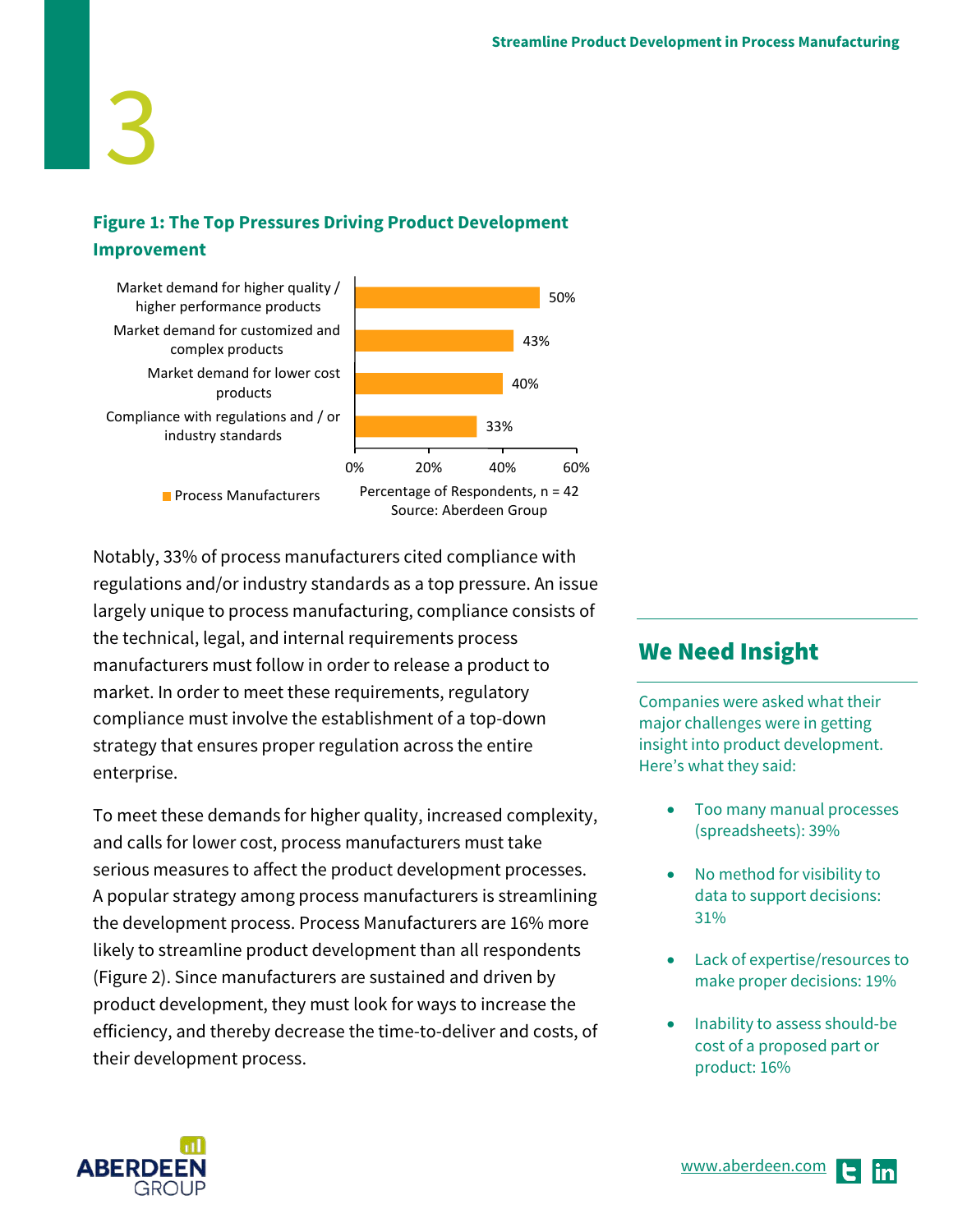#### **Figure 2: Top Actions Impacting Product Development Process**



Along the same line of increasing efficiency and reducing development time, process manufacturers are 43% more likely than all respondents to integrate their product and manufacturing process design. To be clear, integrated product development is based on the integration, and therefore, parallel execution of product design, manufacturing, and support processes development. It is not a post-design practice of assessing the manufacturability of a product. Steps taken in this serial manner can only extend the design cycle times and increase product development cost.

#### <span id="page-3-0"></span>Defining the Best-in-Class

To establish top performing companies, Aberdeen used five organizational performance metrics: product quality, product launch dates met, product cost targets met, product revenue met, and change in length of development time (increase or decrease). Respondents were asked to identify the frequency at which products in the past two years met these targets. Two maturity classes were formed based on the responses, Best-in-

#### What Capabilities Should A PLM Solution Have?

4

Companies were asked what features a PLM solution should have. Here's what they said:

- Reporting/Analytics Process Manufacturers: 69% Non PM: 55%
- Compliance/Regulatory Management Process Manufacturers: 64% Non PM: 52%
- Portfolio Management Process Manufacturers: 60% Non PM: 46%
- Formula/Recipe Management Process Manufacturers: 55% Non PM: 37%



in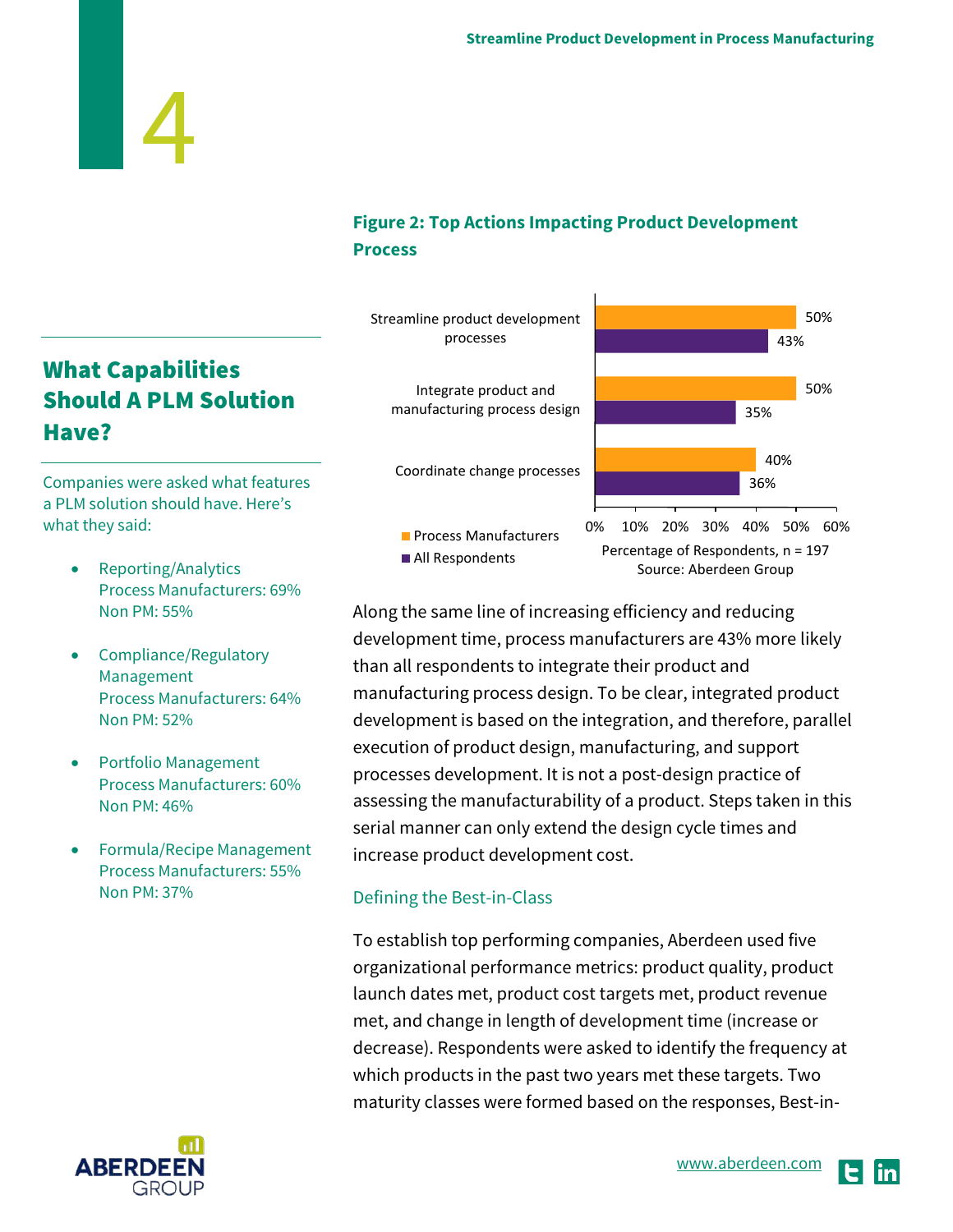Class (top 20%) and All Others (bottom 80%). Figure 3 highlights each group's performance.



#### **Figure 3: Metrics Used to Define Best-in-Class**

Best-in-Class companies consistently outperformed their peers in all four target metrics. The percentage of products that met these target were consistently over 80%. The biggest difference between Best-in-Class and All Others was in the percentage of products meeting their product launch dates. Best-in-Class were 47% more likely to meet their lauch dates than All Others. A large part of new product introduction success is the on-time release of a product to market. Late delivery to market could be disastrous for a product's success as the delays are costly and the key selling season may be missed.

#### <span id="page-4-0"></span>Guidelines for Effective Product Lifecycle Management

The strategic goal of any manufacturer is to develop a competitive product and operate profitably, while growing their business in an increasingly competitive global market. Still, many fall short of meeting these goals due to faulty execution of their PLM process.

#### The Best-in-Class Distinguish Themselves

Other performance metrics that separate the Best-in-Class from All Others.

- Met Product Development Budgets Best-in-Class: 86% All Others: 59%
- Met Lifecycle Cost Targets Best-in-Class: 83% All Others: 62%
- Decrease in Overall Product **Cost** Best-in-Class: 17% All Others: 8%

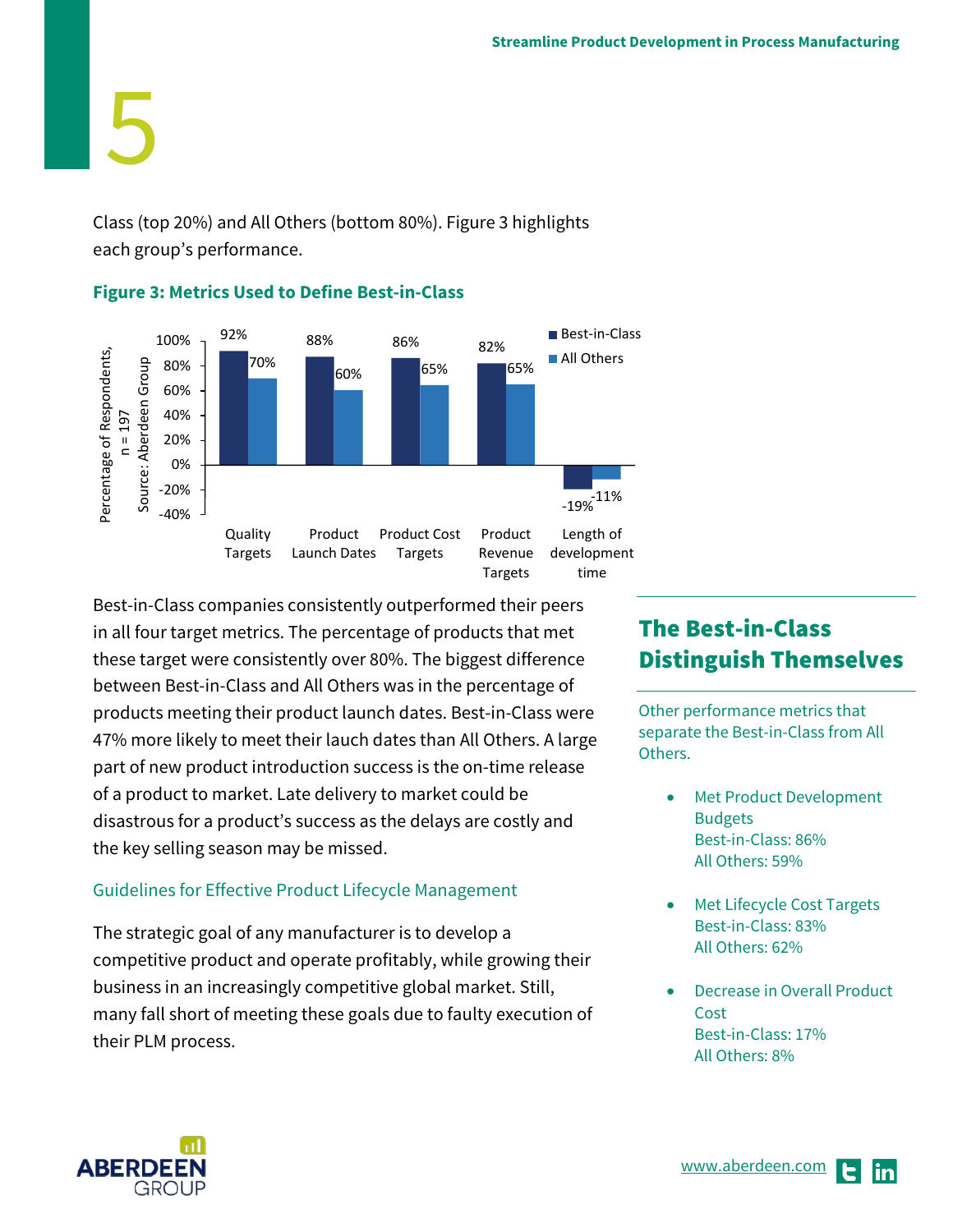#### PLM as the Primary Application

Companies were asked which processes were managed primarily in a PLM application.

- Release Management Best-in-Class: 40% All Others: 21%
- Change Management Best-in-Class: 33% All Others: 25%
- Configuration Management Best-in-Class: 27% All Others: 18%
- Defect Tracking Best-in-Class: 19% All Others: 5%

Throughout a company, all levels and functions impact product development, be it directly or indirectly. Effective implementation of PLM requires a systematic approach by the entire enterprise. Specific guidelines companies should follow for product success are:

- $\rightarrow$  Eliminate time-wasting factors by providing relevant stakeholders with timely access to key decision making information. Use a PLM solution that streamlines and speeds up product development by facilitating communication and cross-functional collaboration throughout the organization. Forty-five percent of all respondents say that cross-departmental collaboration has the most impact on their company's products.
- $\rightarrow$  Generate a detailed "should-be" costing for key and pricey components to validate sourcing quotes and ensure the lowest pricing possible. The Best-in-Class are 51% more likely to check the accuracy of estimates to actual costs than All Others.
- $\rightarrow$  Implement a stage-gate methodology to better control the product development cycle. Look for PLM solution capabilities that help ensure internal requirements are met and all business policies are followed. Sixty-five percent of all respondents are looking for requirements management capabilities in their PLM solution.
- $\rightarrow$  Use formula optimization techniques to increase profit margins through cost reduction. Process manufacturers are 49% more likely than non-PMs to look for formula/recipe management in a PLM system. Find a PLM solution that has the ability to set parameters for formula creation and optimize reformulation in order to find the most cost-effective mix of ingredients.



lin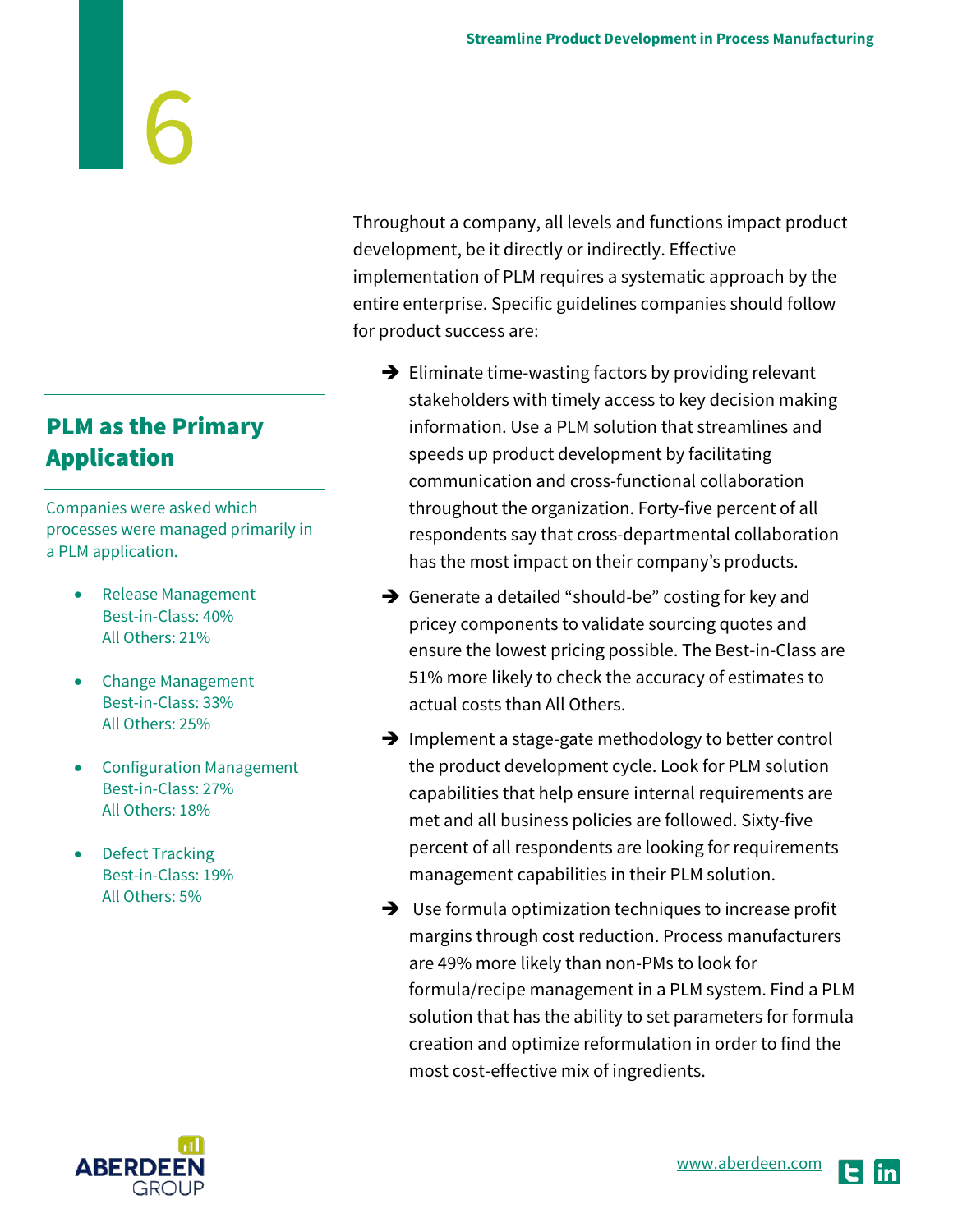$\rightarrow$  Integrate your enterprise resource planning (ERP) system with your PLM solution to create a single product record for unified data and methods. Best-in-Class are 48% more likely than All Others to integrate their sourcing data from ERP to PLM. They are 64% more likely than All Others to integrate their quality data to PLM (see Figure 4).

#### **Figure 4: The Best-in-Class Integrate Their ERP Data to PLM**



PMs who streamline their most complex processes enable themselves to develop, launch, and manage products more effectively. Streamlining processes while decreasing timecycles is not an easy task, but with the right tools, these steps can be accomplished.

#### <span id="page-6-0"></span>Key Takeaways

7

For Best-in-Class companies, product lifecycle management is a well-defined process that ties early phase development decisions with integration of enterprise systems together. What distinguishes the Best-in-Class from their peers? They pair designing process manufacturing methods with product development. The manner in which companies execute this plan:

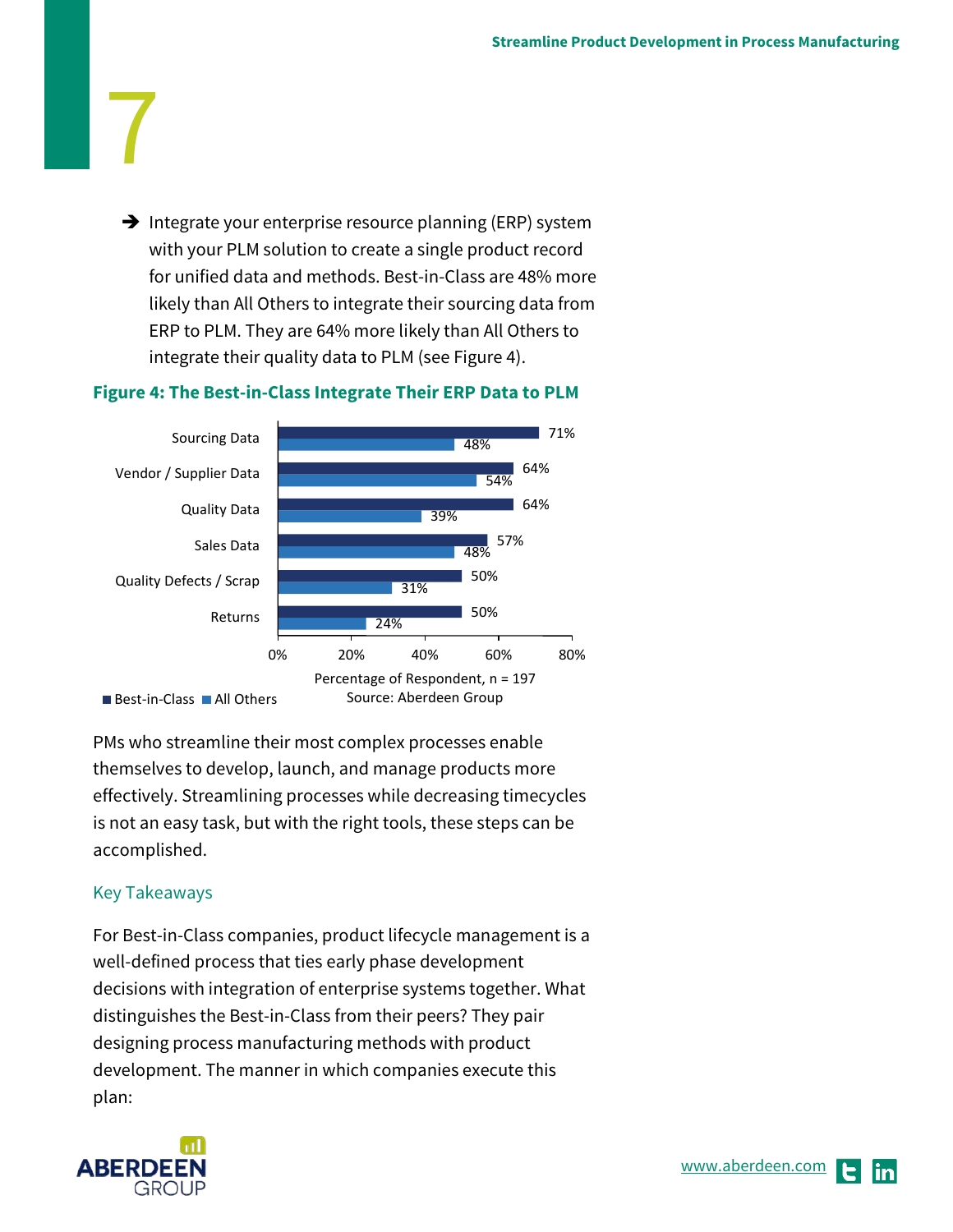- **Incorporate cost management early in the design phase.** A direct link between the designers and costing information is often non-existent. Best-in-Class companies distinguish themselves by providing visibility to all functions across the entire value chain.
- **Create a top-down strategy that ensures proper regulation across the entire enterprise.** Risk of noncompliance has become an ever-growing concern among PMs in recent years, especially among PMs with global sites. Thirty-three percent of PMs cited compliance with regulations and industry standards as a top pressure to improve product development.
- **→ Streamline processes for product development, material selection, formulation, and new product introduction.** Doing so will provide a shorter time to market, cost reduction, and improve quality and certification.
- **Use software enablers that integrate with existing enterprise software.** Effective product lifecycle management occurs by giving tools to the right people. This allows the entire process to move quickly and efficiently without expensive re-works or over target costs.

Companies can significantly reduce their production costs, decrease delays to market, and minimize compromised quality by taking the right steps to effective implementation of PLM. This requires a systematic approach across the entire enterprise by deploying a proven set of PLM solution capabilities to equip employees to remove costs at any stage.